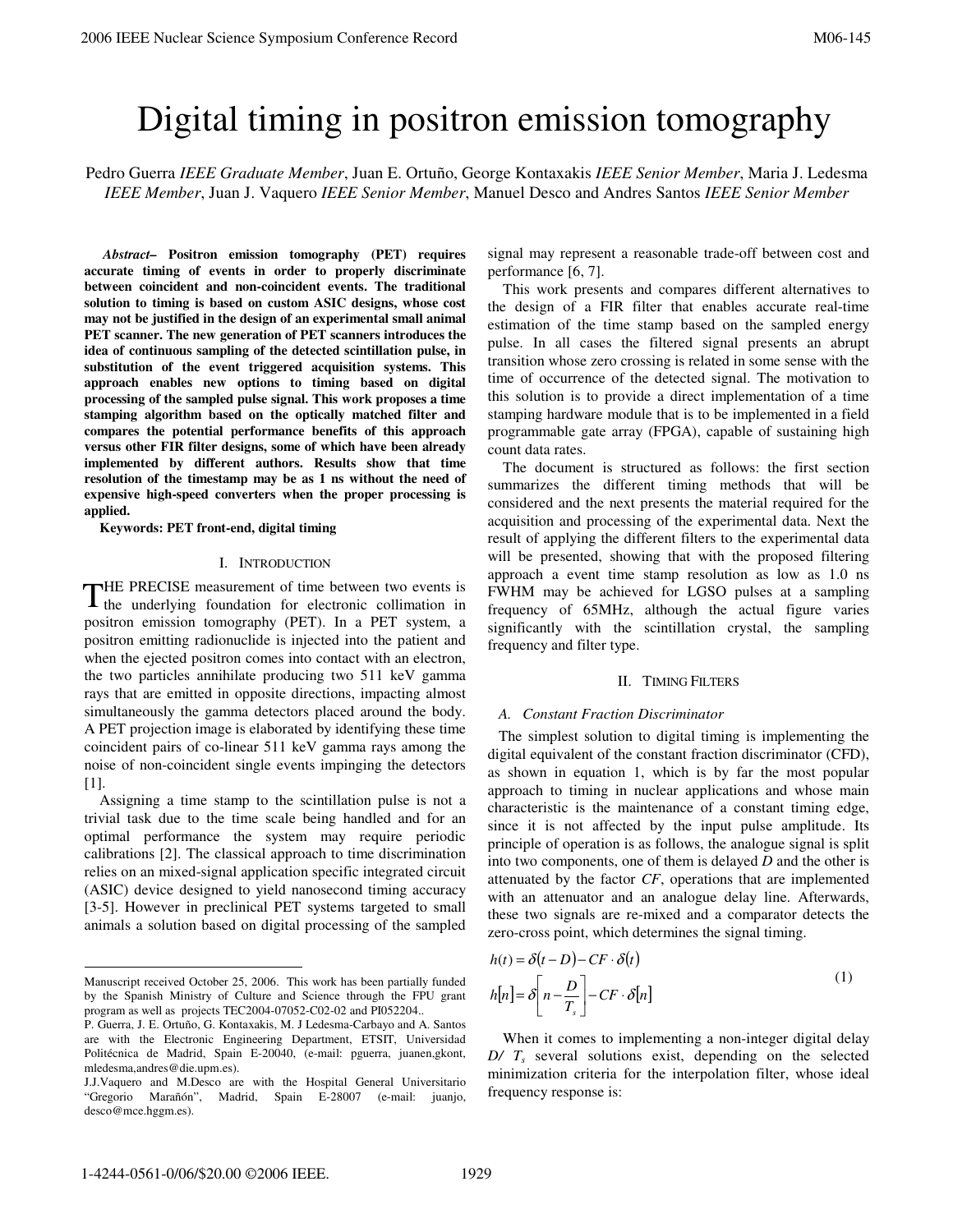$$
H(e^{j\omega}) = e^{j\omega \frac{D}{T_s}} = e^{j\omega D} \tag{2}
$$



Figure 1: Pulse output of the CFD with an analogue delay of 15 ns and a constant fraction of 0.3 and output of the digital CFD for the same pulse sampled at 60MHz, with an equivalent delay of 15 ns and a constant fraction of 0.3

The most simple and direct approximation comes out of computing and truncating the inverse Fourier transform of the ideal frequency response (2), which results in a shifted and sampled version of the sinc function:

$$
e^{j\omega D'} \xleftarrow{F} \frac{\sin(\pi(n - D'))}{\pi(n - D')} \quad -\infty < n < \infty \tag{3}
$$

In order to produce realizable fractional delay filters, some windowed *w[n]* finite length approximation has to be used. Under these considerations, the digital CFD is expressed in terms of a digital FIR filter *h[n]* as:

$$
h[n] = \frac{\sin(\pi(n - D'))}{\pi(n - D')} \cdot w[n] - CF \cdot \partial[n]
$$
 (4)

 The time stamp of the pulse *p[n]* is taken as the sample value where the filtered signal crosses the zero level, that is:

$$
\hat{\tau} = \underset{n}{\arg} \{ p[n] * h[n] = 0 \} \tag{5}
$$

#### *B. Linear Interpolation*

 Signal linear interpolation may also be used for the computation of the pulse start point, based on the assumption that the rising edge may be linearly approximated. Despite its simplicity, this approach has proven to be accurate enough for the computation of the time stamp with LSO pulses shaped for 75 ns rise time and sampled at 40 MHz [8] and for LSO/LGSO integrated signals sample at 45MHz [9].

The linear interpolator, in the simplest case, takes into account two samples adjacent to the desired point. In this case, the sample *m* with the steepest slope in the vicinity of the rise edge is taken for the calculation of the line that passes through  $m$  and  $m+1$ , and the zero crossing of the interpolated line with the base level is computed as shown in equation (6).

$$
m = \underset{n}{\arg \max} \{ p'[n] \}
$$
  
\n
$$
\hat{\tau} = \underset{n}{\arg} \{ \hat{p}_m[n] = 0 \}
$$
\n(6)

#### *C. Classical Matched Filter*

Another possible approach to timing is based on the correlation between the sampled pulse and a template of the reference pulse. In this situation, the criterion is that the timing of the pulse is the point where correlation is maximum. This can be formulated in terms of a FIR filter *h[n]*:

$$
h[n] = \frac{A}{\tau_F - \tau_R} \left( \exp^{-\frac{nT_s}{\tau_F}} - \exp^{-\frac{nT_s}{\tau_R}} \right)
$$
  
\n
$$
h'[n] = \frac{A \cdot T_s}{\tau_F - \tau_R} \left( -\frac{\exp^{-\frac{nT_s}{\tau_F}}}{\tau_F} - \frac{\exp^{-\frac{nT_s}{\tau_R}}}{\tau_R} \right)
$$
  
\n
$$
\hat{\tau} = \arg \max \{p[n] * h[n] \}
$$
\n(7)

$$
\tau = \underset{n}{\arg \max} \max \{p[n] \ast n[n]\}
$$
\n
$$
\hat{\tau} = \underset{n}{\arg} \{p[n] \ast h'[n] = 0\}
$$
\n(8)

where  $h'[n]$  is the first derivative of the impulse response and the time stamp is computed as the point where the filtered *p[n]* crosses the zero level.

#### *D. Optical Matched Filter*

The concept of optically matched filter comes, the same way the matched filter does, from communications theory [10]. This approach defines a family of optimal linear filters for filtered Poisson processes detection under Gaussian noise. The formulation takes into account the statistical properties and uncertainties of the signal being detected [10] and was firstly proposed for timing in PET in [11].

The design concept starts with the definition of an inhomogeneous Poisson process  $N = \{ N(t) : t \in [0, T] \}$  with intensity function  $\{\lambda(t - \tau): t \in [0, T]\}$ , which is decomposed into signal and Poisson noise contributions

$$
\lambda(t) = \lambda_s(t) + \lambda_o
$$
  

$$
\lambda_s(t) = \frac{A}{\tau_F - \tau_R} \left( \exp^{\frac{-t}{\tau_F}} - \exp^{\frac{-t}{\tau_R}} \right)
$$
 (9)

The observed signal is the sum of a filtered Poisson process and Gaussian noise

$$
X(t) = \sum_{i=1}^{N(t)} p(t - t_i) + w(t)
$$
\n(10)

where  $p(t)$  is a known continuous and square-integrable function that represents the detector response to the individual photon. Under these definitions the linear estimator for the timing results from maximization of the expression:

$$
\hat{\tau} = \underset{n}{\arg \max} \{ p[n] * h[n] \}
$$
\n
$$
\hat{\tau} = \underset{n}{\arg} \{ p[n] * h[n] = 0 \}
$$
\n(11)

 $\mathbb{R}^2$ 

 $\sim$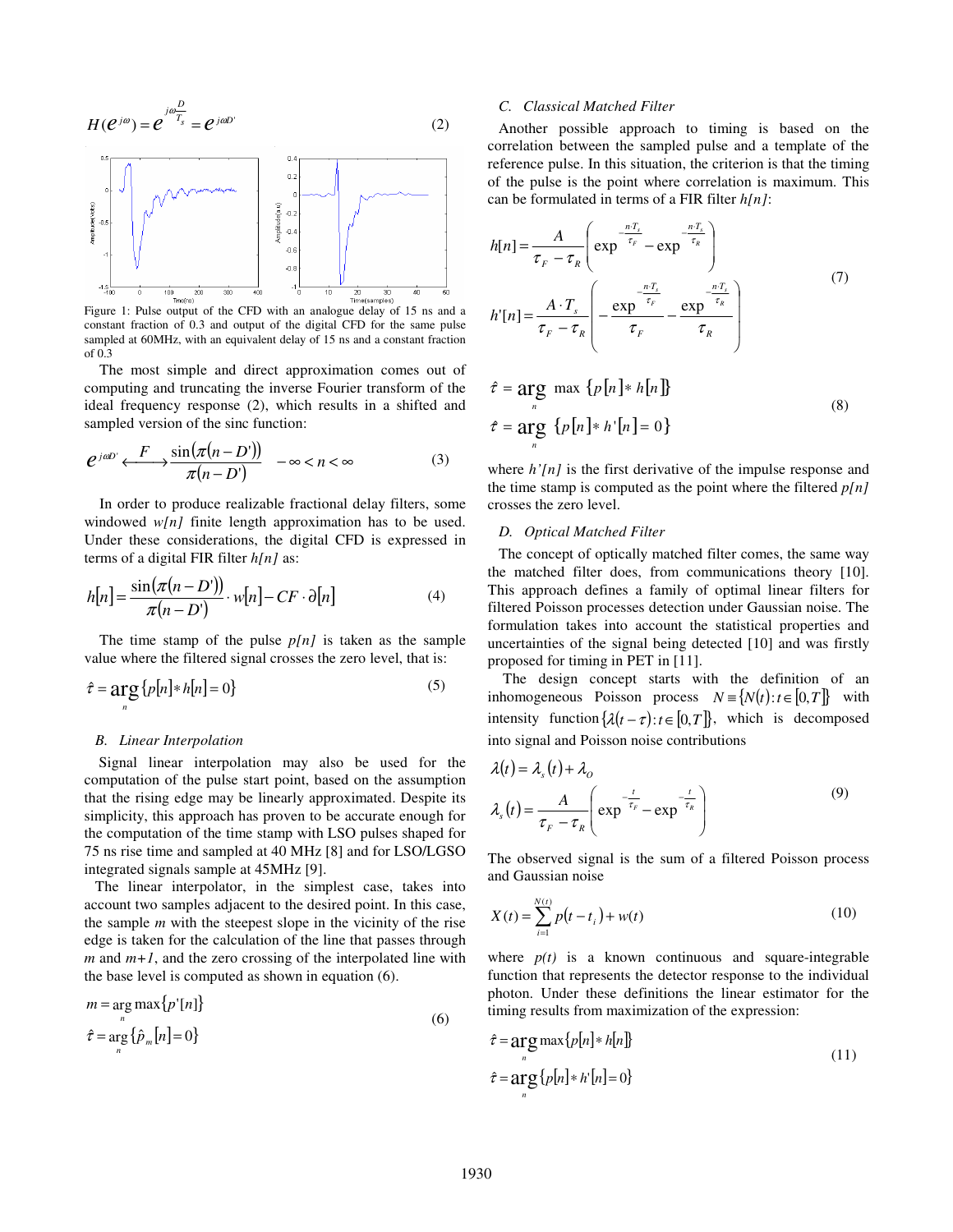where  $h[n]$  is a function of the underlying parameters. The actual value of *h[n]* depends on the selected member of the optical matched filter family, being the simplest case the given by:

$$
h(t) = \frac{\lambda(-t)}{\lambda(-t) + \lambda_o + \frac{N_o}{2}}
$$
\n(12)

where  $\lambda(t)$  is the reference pulse shape,  $\lambda_0$  is the dark current intensity and *No* is the noise power spectral density.

## III. MATERIAL

 The experimental data have been obtained with a reengineered version of the LGSO/GSO phoswich detector originally developed for the NIH ATLAS [12], whose energy dynode has been sampled at 625 MHz (Ts=1.6 ns) with a TDS5054B digital oscilloscope (Tektronix, Beaverton, OR, USA). The acquired data has been processed and analyzed with Matlab 6.5 R13 (The Mathworks, Natick, MA, USA).

### IV. RESULTS

Up to 10.000 LGSO scintillation pulses were recorded with the oscilloscope and each of them was subsampled by a factor between 5 and 15 with a variable offset, in order to generate a set of pulses at different sampling frequencies with a known relative phase.

The presented timing algorithms have been applied to each subsampled and delayed version of the original pulse and the error between the generated timestamp and the expected result has been recorded. This procedure is based on the fact that, albeit the actual start point of each pulse is unknown, the different samples of the original pulse are spaced by Ts=1.6 ns, therefore the timing estimator is expected to grow linearly with the known delay. As an example Figure 2 (right) shows the behaviour of the matched filter and optically match filter for a particular pulse (left). As it shown, the estimator fluctuates around the expected timing value.



Figure 2: Sample of a LGSO scintillation pulse (left) and the corresponding time estimates vs the introduced delay with the optical filter (\*) and the classical matched filter (o) (right).

 Repeating this approach for the 10.000 pulses of the set, we have estimated the timing resolution at full width of the half maximum (FWHM) for sampling frequencies ranging between 40 MHz and 125 MHz, as it is shown in Figure 3. It seems obvious that the higher the sampling frequency, the finer the timing resolution. However, as normalized resolution in Figure 3 (right) shows, resolution improvements are not exclusively due to the increasing sampling frequency but also to a better

performance of the estimation algorithm, which provides an increasing refinement of the sampling.

 One interesting observation is that timing resolution improves as more knowledge about the reference pulse is included, starting from linear interpolation that assumes very little about the reference pulse and ending with the optical filter, that includes shape and noise statistics.



Figure 3: Absolute (left) and normalized (right) singles timing resolution with different algorithms: linear interpolation (+), CFD (▼), matched filter (o) and optical filter (\*) for sampling frequencies ranging from 40MHz to 110 MHz.

From a practical point of view, we are particularly interested on the expected timing resolution for sampling frequencies on the 50-80MHz range, where it is feasible to integrate the digital processing electronics into a medium-cost FPGA. Table 1 summarizes results in this range and shows that, within these sampling frequencies, the optical filter outperforms other filter designs.

| Table 1. Thinnig resolution (1 WTHM) in the hequency range of microst |                 |                 |                 |
|-----------------------------------------------------------------------|-----------------|-----------------|-----------------|
| Filter Type                                                           | Resolution (ns) | Resolution (ns) | Resolution (ns) |
|                                                                       | @ 50 MHz        | @ 65 MHz        | @ 80 MHz        |
| Linear                                                                | 11.80           | 8.71            | 6.77            |
| <b>CFD</b>                                                            | 10.82           | 7.32            | 5.11            |
| Match                                                                 | 9.33            | 5.97            | 4.02            |
| Optical                                                               | 6.12            | 3.61            | 2.34            |
| Optical (calibr)                                                      | 4.75            | 2.52            | 1.55            |

Table 1: Timing resolution (FWHM) in the frequency range of interest

As it is observed in Figure 2 (right), timing estimators introduce systematic errors which can be estimated and compensated based on the acquired data, without any previous calibration. As a result of this compensation, the timing resolution of the optical filter is even further reduced, as it is shown in Table 1 and Figure 4.



Figure 4: Optical Filter after self-calibration.(o) versus the non-corrected results (\*).

Results summarized in these plots are compatible with those presented by other authors in [6, 7, 13, 14], although the latter represent single points of the much wider design space covered in this work.